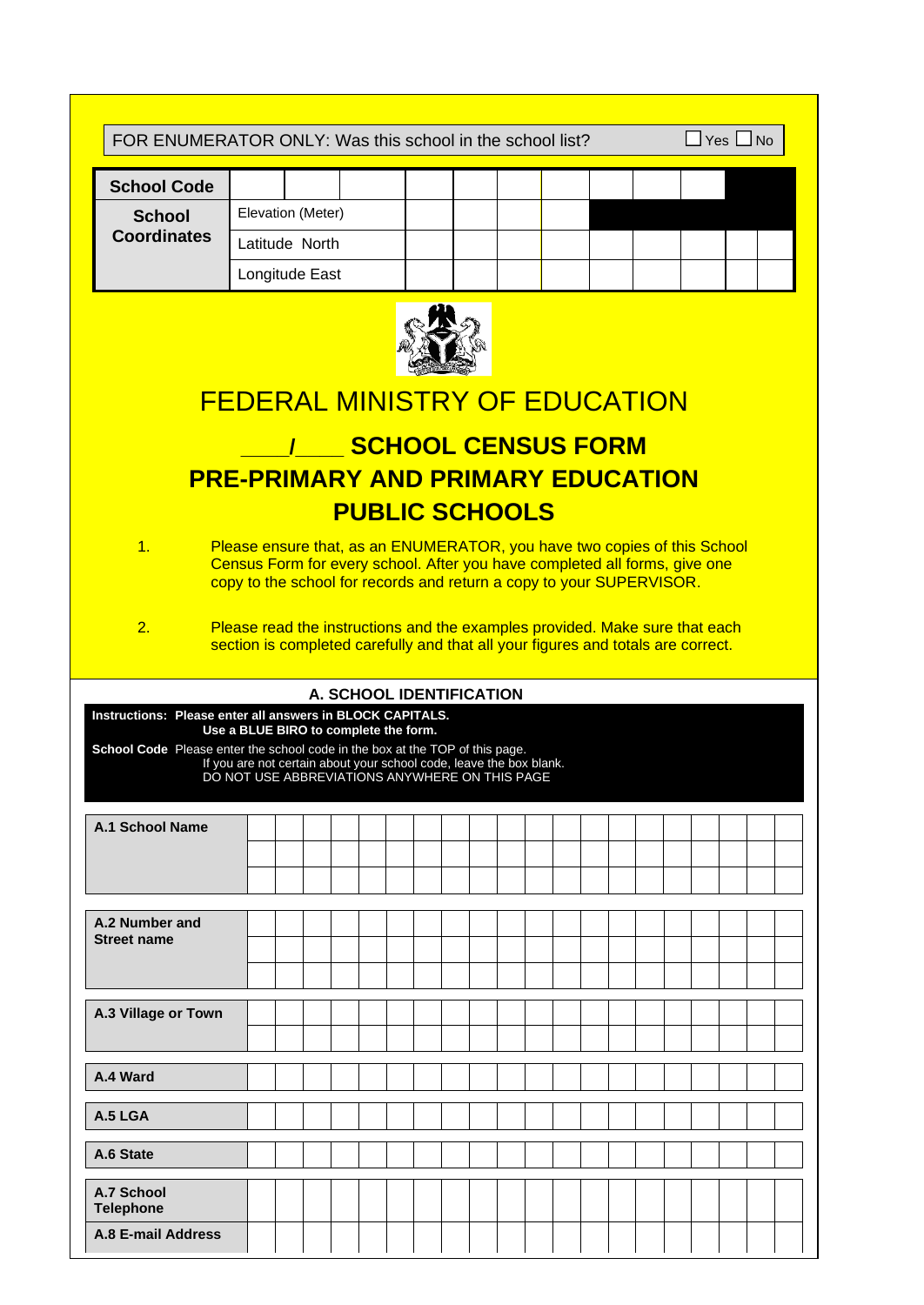## **B. SCHOOL CHARACTERISTICS**

| <b>Instructions</b> |                                                                                               |                                                               |                                         |
|---------------------|-----------------------------------------------------------------------------------------------|---------------------------------------------------------------|-----------------------------------------|
|                     | Answer every question and tick only one box in each section $\boxed{\triangledown}$           |                                                               |                                         |
| B.1                 | Year of establishment                                                                         |                                                               |                                         |
| B.2                 | Location                                                                                      |                                                               | Urban<br>Rural                          |
| <b>B.3</b>          | <b>Levels of education</b><br>offered                                                         | $\Box$ Pre-primary only                                       | Pre-primary and primary<br>Primary only |
| B.4                 | Type of school                                                                                | Regular                                                       | Nomadic (Migrants)                      |
|                     | Tick only one to describe<br>school                                                           | Islamiyya integrated                                          | Special needs                           |
| B.5                 | <b>Shifts:</b> Does the School operate shift system?                                          |                                                               | Yes<br>No                               |
| <b>B.6</b>          | <b>Shared facilities</b><br>other school?<br>If Yes. How many Schools are sharing facilities: | Does the school share facilities/Teachers/premises with any   | Yes<br>J No                             |
|                     |                                                                                               |                                                               |                                         |
| <b>B.7</b>          | Multi-grade teaching                                                                          | Does any teacher teach more than one class at the same time?  | No<br>Yes                               |
| <b>B.8</b>          | <b>School: Average Distance from Catchment</b>                                                |                                                               | kilometres (Enter 0 if within 1 km)     |
|                     | communities<br>What is average distance of school from its catchment areas                    |                                                               |                                         |
| <b>B.9</b>          | <b>School: Distance from LGA</b>                                                              |                                                               | kilometres (Enter 0 if within 1 km)     |
|                     | How many kilometres is the school away from LGA HQ?                                           |                                                               |                                         |
| <b>B.10</b>         | <b>Pupils: Distance from School</b>                                                           |                                                               | pupils                                  |
|                     | How many pupils live further than 3km from the school?                                        |                                                               |                                         |
| <b>B.11</b>         | <b>Pupils: Boarding</b><br>How many pupils board at the school premises?                      |                                                               | Female<br>Male                          |
| <b>B.12</b>         | <b>School Development Plan (SDP)</b>                                                          |                                                               | Yes<br><b>No</b>                        |
|                     | Did the school prepare SDP in the last school year?                                           |                                                               |                                         |
| <b>B.13</b>         | <b>School Based Management Committee (SBMC)</b>                                               |                                                               | Yes<br>No                               |
|                     |                                                                                               | Does the school have SBMC, which met at least once last year? |                                         |
| <b>B.14</b>         | (PF)/ Mother's Association                                                                    | Parent-Teacher Association (PTA) / Parents' Forum             | Yes<br>No                               |
|                     | once last year?                                                                               | Does the school have PTA / PF / MA, which met at least        |                                         |
| <b>B.15</b>         | Date of Last Inspection Visit                                                                 |                                                               | $\prime$<br>$\prime$                    |
|                     | When was the school last inspected?                                                           |                                                               | day/month/year                          |
|                     | Number of inspection Visit in last academic year                                              |                                                               | Number.                                 |
| <b>B.16</b>         | <b>Authority of Last Inspection</b><br>Which authority conducted the last inspection visit?   |                                                               | Federal □ State □ LGEA                  |
| <b>B.17</b>         | <b>Conditional Cash Transfer</b>                                                              |                                                               |                                         |
|                     | How many pupils benefitted from Conditional Cash<br>Transfer?                                 |                                                               | Number.                                 |
| <b>B.18</b>         | <b>School Grants</b><br>year?                                                                 | Has your school ever received grants in the last academic     | Yes<br><b>No</b>                        |
| <b>B.19</b>         | <b>Security Guard</b><br>Does the school have a security guard?                               |                                                               | <b>No</b><br>H<br>Yes                   |
| <b>B.20</b>         | Ownership                                                                                     |                                                               | Federal $\Box$ State $\Box$ LGEA        |
|                     | Which of the following owns the school?                                                       |                                                               | $\Box$ Community                        |
|                     |                                                                                               |                                                               |                                         |

**B.**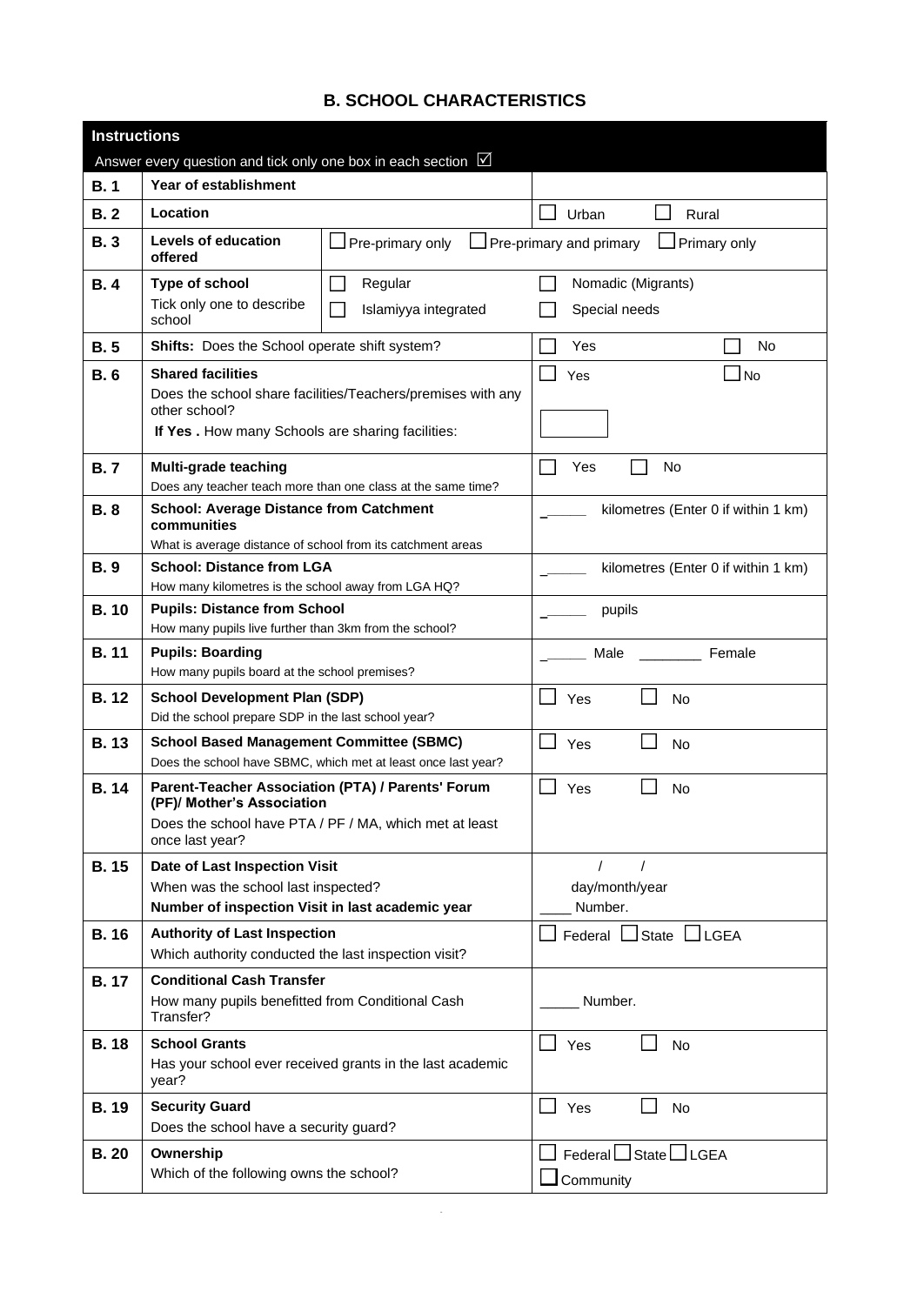## **C. ENROLMENT**

## **C.1 Number of Children with Birth Certificates in pre-primary & primary 1**

| How many                             |             |                        |                        |               |             | <b>Pre-primary</b> |             |                  |             |                                        |                  |               |  |
|--------------------------------------|-------------|------------------------|------------------------|---------------|-------------|--------------------|-------------|------------------|-------------|----------------------------------------|------------------|---------------|--|
| children were<br>enrolled with Birth |             | Kindergarten<br>1/ECCD | Kindergarten<br>2/ECCD |               |             | <b>Nursery 1</b>   |             | <b>Nursery 2</b> |             | Nursery 3/<br>One Year pre-<br>primary | <b>Primary 1</b> |               |  |
| certificates                         | <b>Male</b> | <b>Female</b>          | <b>Male</b>            | <b>Female</b> | <b>Male</b> | Female             | <b>Male</b> | Female           | <b>Male</b> | <b>Female</b>                          | <b>Male</b>      | <b>Female</b> |  |
| <b>National Population</b>           |             |                        |                        |               |             |                    |             |                  |             |                                        |                  |               |  |
| Commission                           |             |                        |                        |               |             |                    |             |                  |             |                                        |                  |               |  |
| <b>Others</b>                        |             |                        |                        |               |             |                    |             |                  |             |                                        |                  |               |  |

## **C.2 Pre-primary enrolment by age for the current school year**

| <b>Pupil age</b>     |             | Kindergarten 1/ECCD |             | Kindergarten 2/ECCD |             | <b>Nursery 1</b> |             | <b>Nursery 2</b> | Nursery 3/ One<br>Year pre-primary |        |  |
|----------------------|-------------|---------------------|-------------|---------------------|-------------|------------------|-------------|------------------|------------------------------------|--------|--|
| No. of streams       |             |                     |             |                     |             |                  |             |                  |                                    |        |  |
|                      | <b>Male</b> | Female              | <b>Male</b> | Female              | <b>Male</b> | Female           | <b>Male</b> | Female           | <b>Male</b>                        | Female |  |
| <b>Below 3 Years</b> |             |                     |             |                     |             |                  |             |                  |                                    |        |  |
| 3 Years              |             |                     |             |                     |             |                  |             |                  |                                    |        |  |
| 4 Years              |             |                     |             |                     |             |                  |             |                  |                                    |        |  |
| 5 Years              |             |                     |             |                     |             |                  |             |                  |                                    |        |  |
| <b>Above 5 Years</b> |             |                     |             |                     |             |                  |             |                  |                                    |        |  |
| <b>Total</b>         |             |                     |             |                     |             |                  |             |                  |                                    |        |  |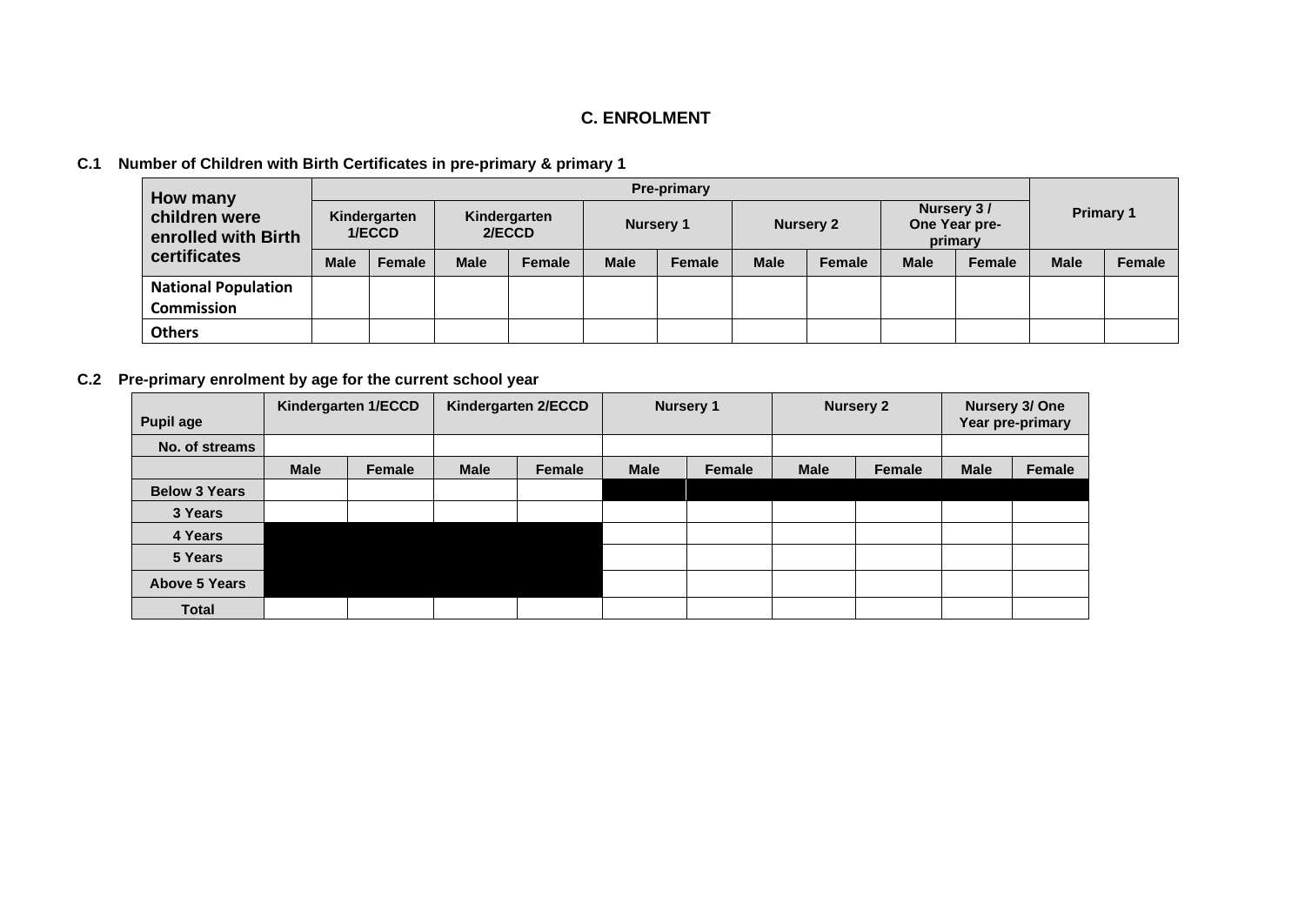### **C.3 New entrants in primary 1**

|                       | <b>New entrants</b><br>in PRY1 |               |             | How many of the new<br>entrants attended any<br>early childhood education |
|-----------------------|--------------------------------|---------------|-------------|---------------------------------------------------------------------------|
| <b>Pupil age</b>      | <b>Male</b>                    | <b>Female</b> | <b>Male</b> | <b>Female</b>                                                             |
| <b>Below 6 Years</b>  |                                |               |             |                                                                           |
| <b>6 Years</b>        |                                |               |             |                                                                           |
| <b>7 Years</b>        |                                |               |             |                                                                           |
| 8 Years               |                                |               |             |                                                                           |
| 9 Years               |                                |               |             |                                                                           |
| 10 Years              |                                |               |             |                                                                           |
| 11 Years              |                                |               |             |                                                                           |
| <b>Above 11 Years</b> |                                |               |             |                                                                           |
| <b>Total</b>          |                                |               |             |                                                                           |

## **C.4 Primary enrolment by age for the current school year**

|                                                  | PRY1                  |  | PRY <sub>2</sub> |        | PRY3        |        |             | PRY4   |             | PRY5   |             | PRY6   |
|--------------------------------------------------|-----------------------|--|------------------|--------|-------------|--------|-------------|--------|-------------|--------|-------------|--------|
| No. of streams                                   |                       |  |                  |        |             |        |             |        |             |        |             |        |
| No of streams with<br><b>Multigrade teaching</b> | <b>Male</b><br>Female |  |                  |        |             |        |             |        |             |        |             |        |
| <b>Pupil age</b>                                 |                       |  | <b>Male</b>      | Female | <b>Male</b> | Female | <b>Male</b> | Female | <b>Male</b> | Female | <b>Male</b> | Female |
| <b>Below 6 Years</b>                             |                       |  |                  |        |             |        |             |        |             |        |             |        |
| 6 Years                                          |                       |  |                  |        |             |        |             |        |             |        |             |        |
| 7 Years                                          |                       |  |                  |        |             |        |             |        |             |        |             |        |
| 8 Years                                          |                       |  |                  |        |             |        |             |        |             |        |             |        |
| 9 Years                                          |                       |  |                  |        |             |        |             |        |             |        |             |        |
| 10 Years                                         |                       |  |                  |        |             |        |             |        |             |        |             |        |
| 11 Years                                         |                       |  |                  |        |             |        |             |        |             |        |             |        |
| Above 11 Years                                   |                       |  |                  |        |             |        |             |        |             |        |             |        |
| <b>Total</b>                                     |                       |  |                  |        |             |        |             |        |             |        |             |        |
| <b>Repeaters</b>                                 |                       |  |                  |        |             |        |             |        |             |        |             |        |
| <b>Completed P6 for</b><br>previous year         |                       |  |                  |        |             |        |             |        |             |        |             |        |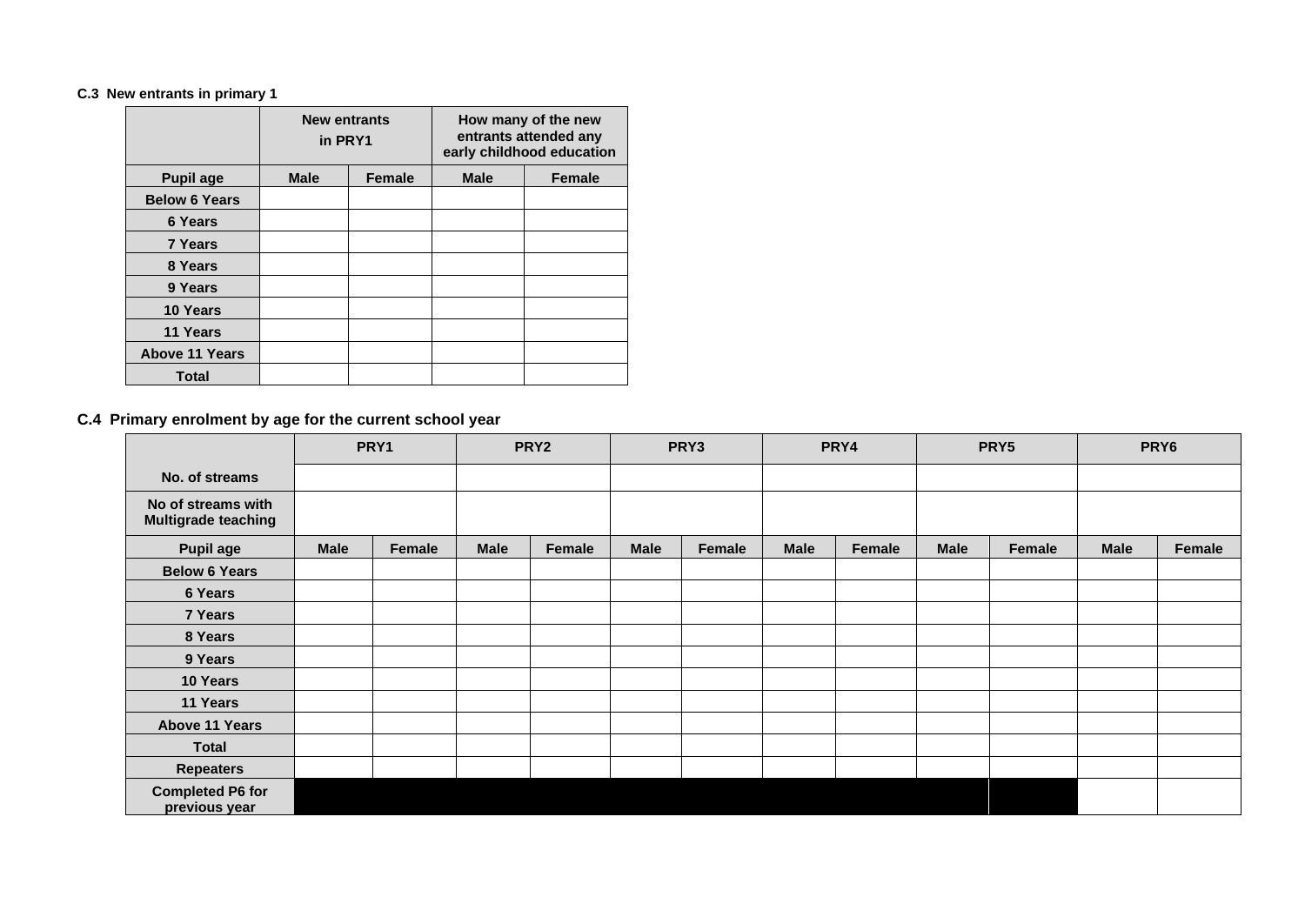## **C.5 Pupil Flow in the Current Academic Year Primary School**

| <b>Pupil Flow</b>   | Pry 1                 |  | Pry 2       |        | Pry 3       |        | Pry 4       |        |             | Pry 5         | Pry 6       |        |  |
|---------------------|-----------------------|--|-------------|--------|-------------|--------|-------------|--------|-------------|---------------|-------------|--------|--|
|                     | <b>Male</b><br>Female |  | <b>Male</b> | Female | <b>Male</b> | Female | <b>Male</b> | Female | <b>Male</b> | <b>Female</b> | <b>Male</b> | Female |  |
| Dropout             |                       |  |             |        |             |        |             |        |             |               |             |        |  |
| Transfer In         |                       |  |             |        |             |        |             |        |             |               |             |        |  |
| <b>Transfer Out</b> |                       |  |             |        |             |        |             |        |             |               |             |        |  |
| Promoted            |                       |  |             |        |             |        |             |        |             |               |             |        |  |

### **C.6 Number of Pupils with Special needs in the current school year**

| Please enter the number of pupil by grade level with physical and mental challenges or special needs for the academic year |             |           |             |                            |             |                                           |             |                  |             |                  |             |                  |             |        |             |        |             |                  |
|----------------------------------------------------------------------------------------------------------------------------|-------------|-----------|-------------|----------------------------|-------------|-------------------------------------------|-------------|------------------|-------------|------------------|-------------|------------------|-------------|--------|-------------|--------|-------------|------------------|
| <b>Challenge that</b><br>impacts the ability                                                                               | <b>ECCD</b> | (KG1-KG2) |             | <b>NURS</b><br>$(NR1-NR2)$ |             | NUR3 / One<br>Year Pre-<br><b>Primary</b> |             | PRY <sub>1</sub> |             | PRY <sub>2</sub> |             | PRY <sub>3</sub> |             | PRY4   |             | PRY5   |             | PRY <sub>6</sub> |
| to learn                                                                                                                   | <b>Male</b> | Female    | <b>Male</b> | Female                     | <b>Male</b> | Female                                    | <b>Male</b> | Female           | <b>Male</b> | Female           | <b>Male</b> | Female           | <b>Male</b> | Female | <b>Male</b> | Female | <b>Male</b> | Female           |
| Blind / visually<br>impaired                                                                                               |             |           |             |                            |             |                                           |             |                  |             |                  |             |                  |             |        |             |        |             |                  |
| Hearing / speech<br>impaired                                                                                               |             |           |             |                            |             |                                           |             |                  |             |                  |             |                  |             |        |             |        |             |                  |
| Physically challenged<br>(other than visual or<br>hearing)                                                                 |             |           |             |                            |             |                                           |             |                  |             |                  |             |                  |             |        |             |        |             |                  |
| Mentally challenged                                                                                                        |             |           |             |                            |             |                                           |             |                  |             |                  |             |                  |             |        |             |        |             |                  |
| Albinism                                                                                                                   |             |           |             |                            |             |                                           |             |                  |             |                  |             |                  |             |        |             |        |             |                  |
| Autism                                                                                                                     |             |           |             |                            |             |                                           |             |                  |             |                  |             |                  |             |        |             |        |             |                  |

## **C.7 Number of orphans By Grade**

| <b>Type</b> |      | <b>ECCD</b><br>(KG1-KG2) |      | <b>NUR</b><br>$(NR1-NR2)$ |      | NUR3 / One<br>Year Pre-<br><b>Primary</b> |      | PRY1   | PRY <sub>2</sub> |        |      | PRY3   |      | PRY4   |      | PRY5   |      | PRY <sub>6</sub> |
|-------------|------|--------------------------|------|---------------------------|------|-------------------------------------------|------|--------|------------------|--------|------|--------|------|--------|------|--------|------|------------------|
|             | Male | Female                   | Male | Female                    | Male | Female                                    | Male | Female | Male             | Female | Male | Female | Male | Female | Male | Female | Male | Female           |
| Lost Mother |      |                          |      |                           |      |                                           |      |        |                  |        |      |        |      |        |      |        |      |                  |
| Lost Father |      |                          |      |                           |      |                                           |      |        |                  |        |      |        |      |        |      |        |      |                  |
| Lost Both   |      |                          |      |                           |      |                                           |      |        |                  |        |      |        |      |        |      |        |      |                  |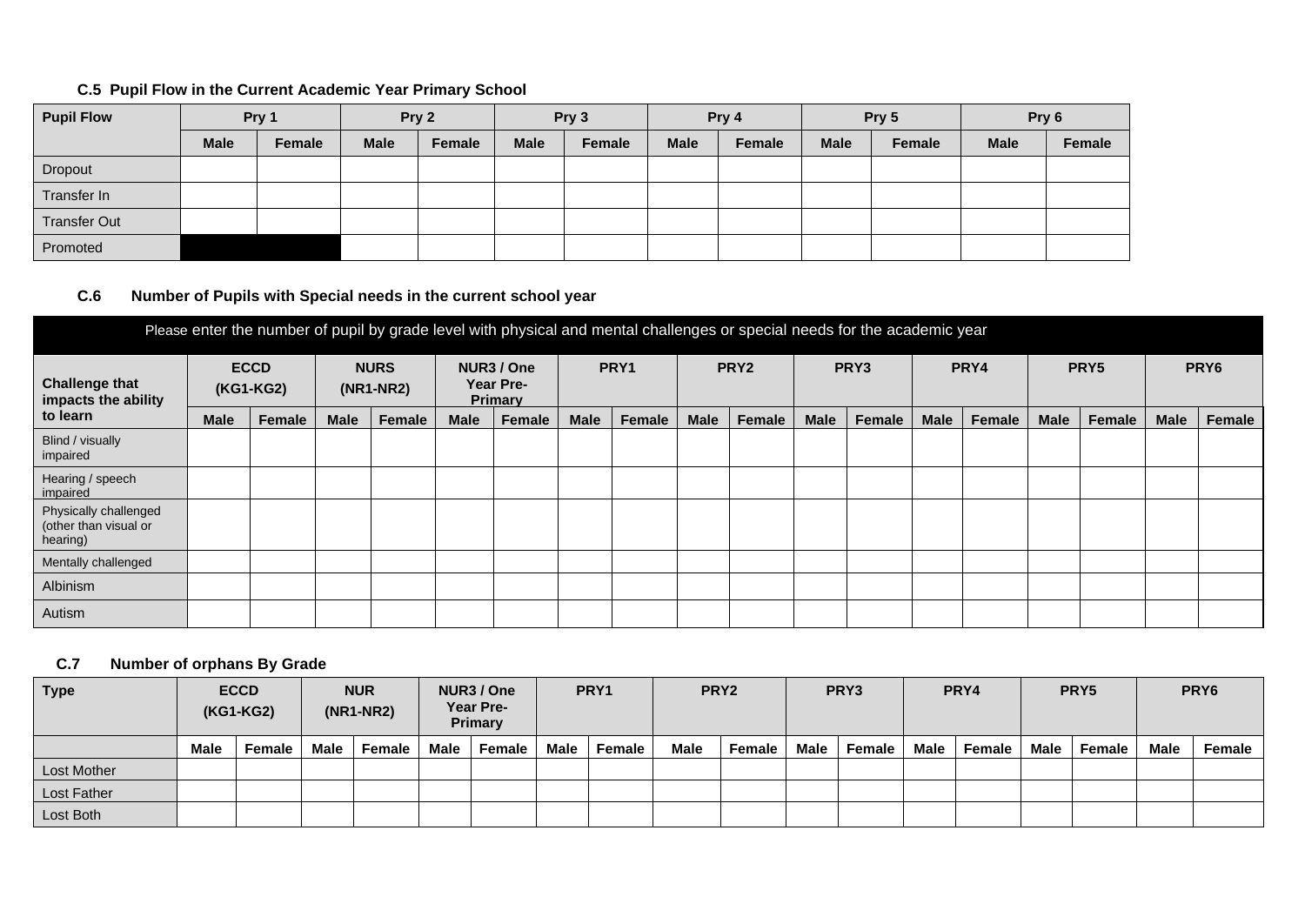| <b>School Code</b> |  |  |  |  |  |
|--------------------|--|--|--|--|--|

|      |                                                                                                                     | Male | Female | Total |
|------|---------------------------------------------------------------------------------------------------------------------|------|--------|-------|
| D.   | How many non-teaching staff are working at the school?                                                              |      |        |       |
| D. 2 | How many teachers are working at the school regardless of whether they are currently present or on course or absent |      |        |       |
| D. 3 | How many Care Givers are in the School for ECCD                                                                     |      |        |       |

### **D. 4 Information on all staff during the current school year**

## **Instructions**

Enter information on all staff who work in this school (present or currently absent) regardless of payroll status

Make sure that the total number of staff listed in this table agrees with the number of non-teaching staff (D1) and the number of teachers (D2) reported above.

**If the number of staff is more than the space provided, photocopy the following page and attach to the questionnaire.**

| Gender                                                | M – Male                               | F – Female                                                                                                                               |
|-------------------------------------------------------|----------------------------------------|------------------------------------------------------------------------------------------------------------------------------------------|
| Type of staff                                         | - Head teacher                         | $3 - Teacher$<br>2 - Assistant head teacher<br>$4 -$ Pre-primary teacher $5 -$ Care giver<br>6 – Other non-teaching staff                |
| <b>Source of salary</b>                               | 1 – Federal Government - FTS           | 2 - State Government - On this school's payroll<br>3 - State Government - On another school's payroll                                    |
|                                                       | 4 – Other, for example: community, PTA | 5 - No salary, for example: volunteer, NYSC                                                                                              |
| <b>Present</b>                                        | 1 - Present or temporarily absent      | 2 – Absent for more than 1 month – Maternity leave 3 – Absent for more than 1 month – Sick leave                                         |
|                                                       |                                        | $4 -$ Absent for more than 1 month $-$ Training $5 -$ Absent for more than 1 month $-$ Unauthorised                                      |
| <b>Academic qualification</b>                         | I - Below SSCE                         | $2 - SSCEWASC$ $3 - OND/Diploma$ $4 - NCE$ $5 - Degree/HND/Graduate$ $6 - PhD/Masters$ degree                                            |
| <b>Teaching qualification</b>                         | 1 – NCE 2 – PGDE                       | $3 - B.Ed$ or equivalent $4 - M.Ed$ or equivalent $5 - Gr$ and all or equivalent $6 - N$                                                 |
| <b>Subject of qualification</b> $0 -$ General primary |                                        | 1 - English 2 - Mathematics 3 - Social studies<br>4 - Basic science<br>$5 -$ Hausa/Igbo/Yoruba $6 -$ Care giving $8 -$ Other<br>9 – None |
| Main subject taught                                   | 0 - General primary                    | $1 -$ English $2 -$ Mathematics $3 -$ Social studies<br>4 - Basic science<br>5 - Hausa/Igbo/Yoruba 8 - Other 9 - None                    |
| Teaching type                                         | 1 – Full-time                          | 2 - Part-time                                                                                                                            |
|                                                       |                                        |                                                                                                                                          |

| No.     | <b>Staff</b><br>File<br><b>No</b> | Name of Staff    | $\mathsf{G}$<br>န | <b>Typ</b><br>Φ<br>익<br>staff | Source<br>$\Omega$<br>Salary | ear<br><b>Q</b><br>birth | appointment<br>Year<br>$\overline{a}$<br>lirst | ear of presen<br>appointment | $\vec{\sigma}$ $\vec{\sigma}$<br>$\frac{1}{2}$ of<br>posting<br>school | Grade<br>level<br>Step | Δ<br><b>resent</b> | Academic<br>Qualification | Teaching<br>Qualification | Area of<br>specialisation | Main<br>ρs<br>Jbject<br>taught | $\Phi$<br>$\tilde{\omega}$<br><b>uchin</b><br>$\bar{\mathbf{Q}}$<br>マ<br>ರ | Tick box if<br>attended t<br>orks<br>P<br>$\sigma$<br>Е<br>35<br>f teacher<br>training<br>/ seminar<br>pronths |
|---------|-----------------------------------|------------------|-------------------|-------------------------------|------------------------------|--------------------------|------------------------------------------------|------------------------------|------------------------------------------------------------------------|------------------------|--------------------|---------------------------|---------------------------|---------------------------|--------------------------------|----------------------------------------------------------------------------|----------------------------------------------------------------------------------------------------------------|
| Example |                                   | P4567 Fred Abdul | M                 | r.                            | я<br>Ŧ                       | 1976                     | 1996                                           | 2002                         | 2005                                                                   | $7/2$                  | $\mathbf{1}$       | 4                         | 3                         |                           | и                              |                                                                            | $\overline{\mathsf{M}}$                                                                                        |
|         |                                   |                  |                   |                               |                              |                          |                                                |                              |                                                                        |                        |                    |                           |                           |                           |                                |                                                                            |                                                                                                                |
| 2       |                                   |                  |                   |                               |                              |                          |                                                |                              |                                                                        |                        |                    |                           |                           |                           |                                |                                                                            |                                                                                                                |
| 3       |                                   |                  |                   |                               |                              |                          |                                                |                              |                                                                        |                        |                    |                           |                           |                           |                                |                                                                            |                                                                                                                |
|         |                                   |                  |                   |                               |                              |                          |                                                |                              |                                                                        |                        |                    |                           |                           |                           |                                |                                                                            | ▭                                                                                                              |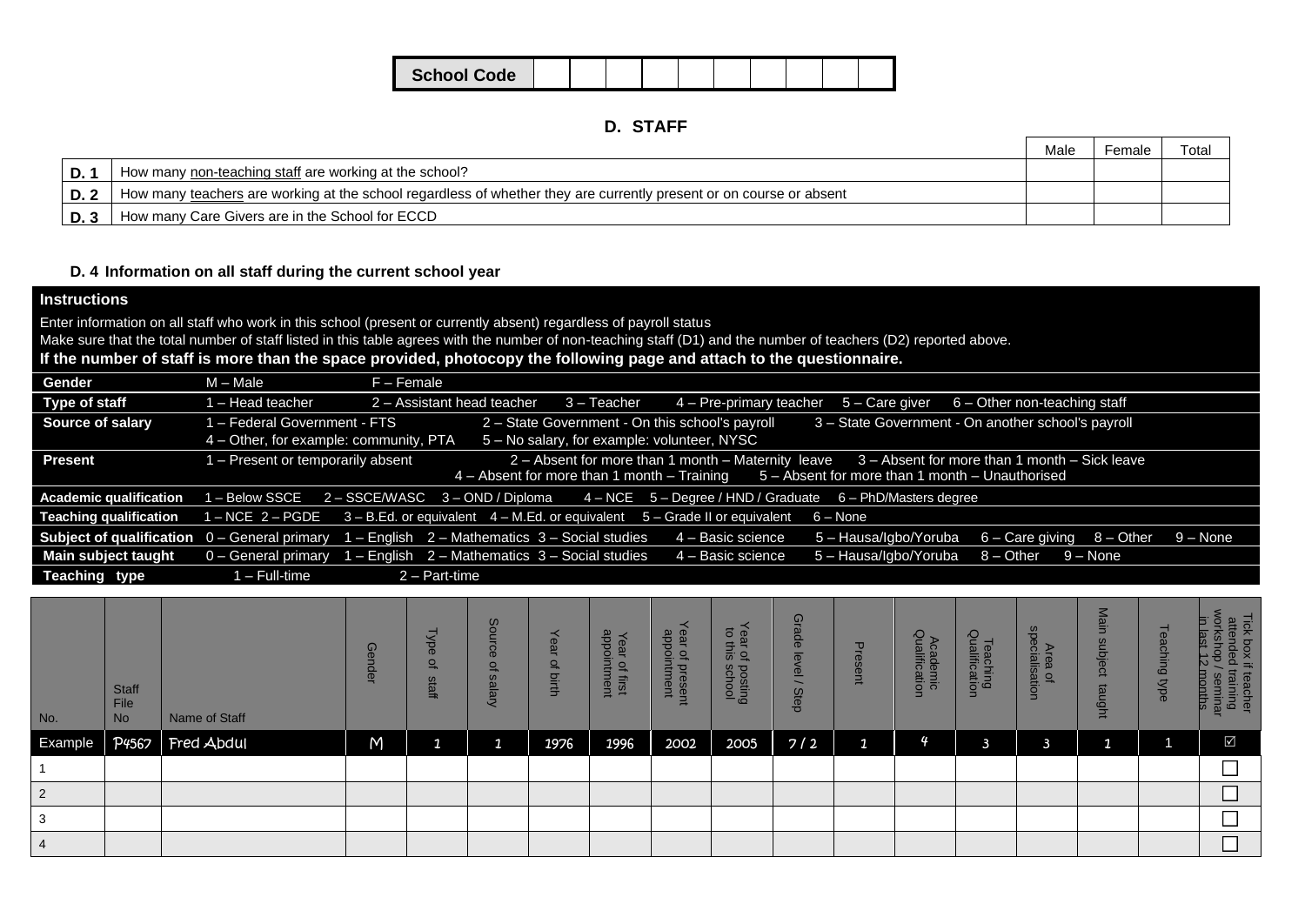|--|

| No.              | Staff<br>File<br>No | Name of Staff | <b>Gender</b> | Type of staff | Source of salary | Year of birth | Year of first<br>appointment | Year of present<br>appointment | Year of posting<br>to this school | Grade level / Step | Present | Academic<br>Qualification | Teaching<br>Qualification | Area of<br>specialisation | Main subject taught | Teaching type | Tick box if teacher<br>attended training<br>workshop / seminar<br>in last 12 months. |
|------------------|---------------------|---------------|---------------|---------------|------------------|---------------|------------------------------|--------------------------------|-----------------------------------|--------------------|---------|---------------------------|---------------------------|---------------------------|---------------------|---------------|--------------------------------------------------------------------------------------|
| $5\phantom{.0}$  |                     |               |               |               |                  |               |                              |                                |                                   |                    |         |                           |                           |                           |                     |               | $\Box$                                                                               |
| $\,6\,$          |                     |               |               |               |                  |               |                              |                                |                                   |                    |         |                           |                           |                           |                     |               | $\overline{\Box}$                                                                    |
| $\overline{7}$   |                     |               |               |               |                  |               |                              |                                |                                   |                    |         |                           |                           |                           |                     |               | $\Box$                                                                               |
| $\bf8$           |                     |               |               |               |                  |               |                              |                                |                                   |                    |         |                           |                           |                           |                     |               | $\overline{\Box}$                                                                    |
| $\boldsymbol{9}$ |                     |               |               |               |                  |               |                              |                                |                                   |                    |         |                           |                           |                           |                     |               | $\Box$                                                                               |
| $10$             |                     |               |               |               |                  |               |                              |                                |                                   |                    |         |                           |                           |                           |                     |               | $\Box$                                                                               |
| 11               |                     |               |               |               |                  |               |                              |                                |                                   |                    |         |                           |                           |                           |                     |               | $\Box$                                                                               |
| $12$             |                     |               |               |               |                  |               |                              |                                |                                   |                    |         |                           |                           |                           |                     |               | $\Box$                                                                               |
| 13               |                     |               |               |               |                  |               |                              |                                |                                   |                    |         |                           |                           |                           |                     |               | $\Box$                                                                               |
| 14               |                     |               |               |               |                  |               |                              |                                |                                   |                    |         |                           |                           |                           |                     |               | $\overline{\square}$                                                                 |
| 15               |                     |               |               |               |                  |               |                              |                                |                                   |                    |         |                           |                           |                           |                     |               | $\Box$                                                                               |
| $16$             |                     |               |               |               |                  |               |                              |                                |                                   |                    |         |                           |                           |                           |                     |               | $\Box$                                                                               |
| $17$             |                     |               |               |               |                  |               |                              |                                |                                   |                    |         |                           |                           |                           |                     |               | $\Box$                                                                               |
| $18$             |                     |               |               |               |                  |               |                              |                                |                                   |                    |         |                           |                           |                           |                     |               | $\Box$                                                                               |
| 19               |                     |               |               |               |                  |               |                              |                                |                                   |                    |         |                           |                           |                           |                     |               | $\Box$                                                                               |
| $20\,$           |                     |               |               |               |                  |               |                              |                                |                                   |                    |         |                           |                           |                           |                     |               | $\Box$                                                                               |
| $21$             |                     |               |               |               |                  |               |                              |                                |                                   |                    |         |                           |                           |                           |                     |               | $\Box$                                                                               |
| 22               |                     |               |               |               |                  |               |                              |                                |                                   |                    |         |                           |                           |                           |                     |               | $\Box$                                                                               |
| 23               |                     |               |               |               |                  |               |                              |                                |                                   |                    |         |                           |                           |                           |                     |               | $\Box$                                                                               |
| 24               |                     |               |               |               |                  |               |                              |                                |                                   |                    |         |                           |                           |                           |                     |               | $\Box$                                                                               |
| 25               |                     |               |               |               |                  |               |                              |                                |                                   |                    |         |                           |                           |                           |                     |               | $\Box$                                                                               |
| 26               |                     |               |               |               |                  |               |                              |                                |                                   |                    |         |                           |                           |                           |                     |               | $\overline{\square}$                                                                 |
| $27\,$           |                     |               |               |               |                  |               |                              |                                |                                   |                    |         |                           |                           |                           |                     |               | $\Box$                                                                               |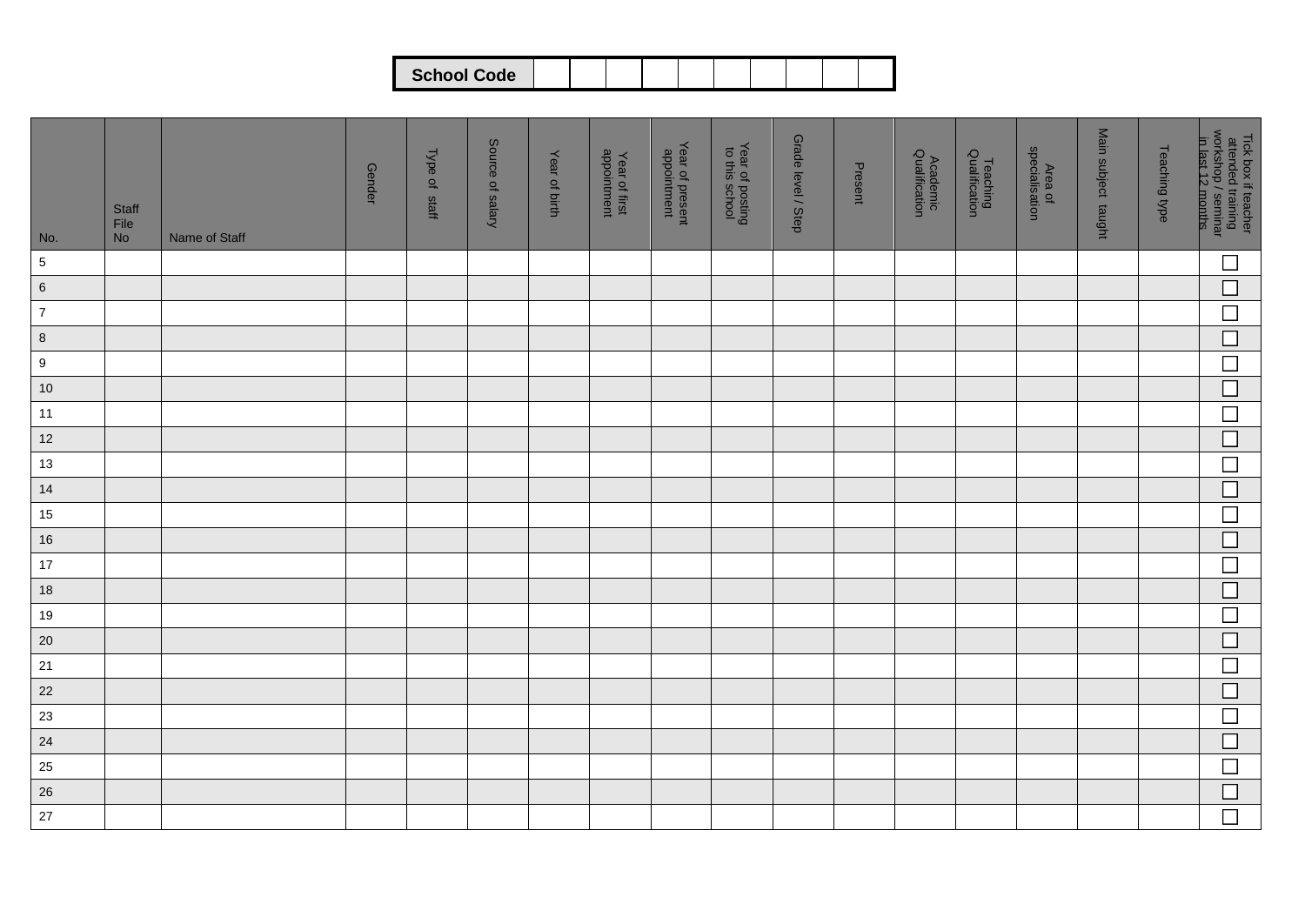| <b>School Code</b> |  |  |  |  |  |
|--------------------|--|--|--|--|--|

### **E. CLASSROOMS**

| E.<br>. .       | classrooms are there in the school?<br>manv                                     | Number.                |
|-----------------|---------------------------------------------------------------------------------|------------------------|
| <u>е с</u><br>. | Are any classes held outside (because classrooms are unusable or insufficient)? | _<br>l No<br>ישו<br>__ |
| r 0<br>- ∪      | v rooms are there in the school for ECCD?<br>How many play r                    | Number.                |

### **E. 4 Information on all classrooms/play rooms**

## **Instructions**

Record details for each individual classroom, regardless of whether or not they are in use. **Each row must correspond to a different classroom** (not a block). **If the number of classrooms is more than the space provided, photocopy this page and attach to the questionnaire.**

| <b>Present condition</b> | $\sqrt{1 - \text{Good}}$ | 2 - Needs minor repairs 3 - Needs major repairs 4 - Under construction |                 |                     | 5 – Unusable                     |          |                            |
|--------------------------|--------------------------|------------------------------------------------------------------------|-----------------|---------------------|----------------------------------|----------|----------------------------|
| <b>Floor material</b>    | 1 – Mud/Earth            | $2 -$ Concrete                                                         | $3 - Wood$      | $4 -$ Tile/Terrazzo |                                  |          |                            |
| <b>Wall material</b>     | 1 – Mud                  | 2 - Cement/Concrete                                                    | 3 – Wood/Bamboo | $4 -$ Burnt bricks  | $5 -$ Iron sheets $6 -$ Stone    |          | 7 – No walls / dwarf walls |
| <b>Roof material</b>     | 1 – Mud                  | 2 – Cement/Concrete                                                    | 3 – Wood/Bamboo | 4 – Ceramic tiles   | $5 -$ Iron sheets $6 -$ Asbestos |          | 7 – No roof                |
| <b>Seating</b>           |                          | Are there enough seats for the children in this classroom?             |                 |                     | l – Yes                          | $2 - No$ |                            |
| <b>Good blackboard</b>   |                          | Does the classroom have a good blackboard that children can read from? |                 |                     | l – Yes                          | $2 - No$ |                            |

| $N$ o.                                           | Year of<br>construction | <b>Present</b><br>condition | Length<br>in<br>metres | Width<br>in<br>metres | Floor<br>material | <b>Walls</b> | Roof<br>material | Seating      | <b>Writing</b> | No.     | Year of<br>construction | <b>Present</b><br>condition | Length<br>in<br>metres | Width<br>in<br>metres   | Floor<br>material | <b>Walls</b><br>material | Roof<br>material | Seating      | <b>Writing</b> |
|--------------------------------------------------|-------------------------|-----------------------------|------------------------|-----------------------|-------------------|--------------|------------------|--------------|----------------|---------|-------------------------|-----------------------------|------------------------|-------------------------|-------------------|--------------------------|------------------|--------------|----------------|
| Example                                          | 1976                    | $\mathbf{1}$                | $\overline{z}$         | $5\phantom{.0}$       | $\mathbf{3}$      | $\mathbf{3}$ | $\overline{3}$   | $\mathbf{1}$ | $\mathbf{1}$   | Example | 1976                    | $\mathfrak 1$               | 7                      | $\overline{\mathbf{5}}$ | $\mathbf{3}$      | $\mathbf{3}$             | $\mathbf{3}$     | $\mathbf{1}$ | $\mathbf{1}$   |
| $\overline{1}$                                   |                         |                             |                        |                       |                   |              |                  |              |                | 10      |                         |                             |                        |                         |                   |                          |                  |              |                |
| $\begin{array}{ c c c }\n\hline\n2\n\end{array}$ |                         |                             |                        |                       |                   |              |                  |              |                | 11      |                         |                             |                        |                         |                   |                          |                  |              |                |
| $\overline{\mathbf{3}}$                          |                         |                             |                        |                       |                   |              |                  |              |                | 12      |                         |                             |                        |                         |                   |                          |                  |              |                |
| $\overline{4}$                                   |                         |                             |                        |                       |                   |              |                  |              |                | 13      |                         |                             |                        |                         |                   |                          |                  |              |                |
| $5\phantom{.0}$                                  |                         |                             |                        |                       |                   |              |                  |              |                | 14      |                         |                             |                        |                         |                   |                          |                  |              |                |
| $\overline{6}$                                   |                         |                             |                        |                       |                   |              |                  |              |                | 15      |                         |                             |                        |                         |                   |                          |                  |              |                |
| $ 7\rangle$                                      |                         |                             |                        |                       |                   |              |                  |              |                | 16      |                         |                             |                        |                         |                   |                          |                  |              |                |
| $\overline{\mathbf{8}}$                          |                         |                             |                        |                       |                   |              |                  |              |                | 17      |                         |                             |                        |                         |                   |                          |                  |              |                |
| 9                                                |                         |                             |                        |                       |                   |              |                  |              |                | 18      |                         |                             |                        |                         |                   |                          |                  |              |                |

## **E. 5 Number of rooms other than classrooms are there in the school by type of room**

|        | Staff rooms | Number.<br>_____ | Laboratories | Number. |
|--------|-------------|------------------|--------------|---------|
| $\sim$ | Office      | Number.          | Store room   | Number. |
|        | Library     | Number.<br>_____ | Others       | Number. |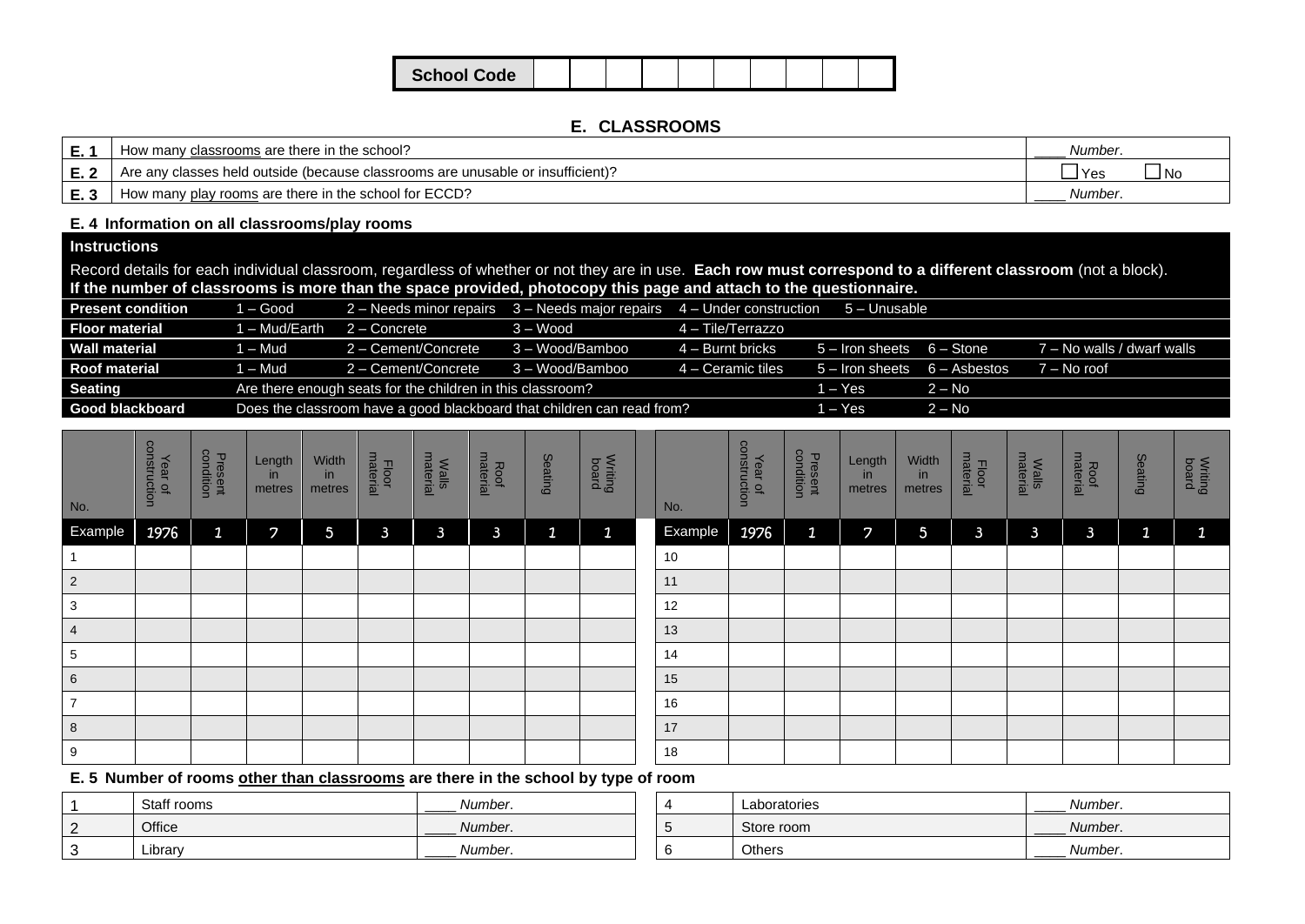## **F. FACILITIES**

|     | Instructions – Please tick source of drinking water available in your school                                  |                            |  |  |  |  |  |  |  |  |
|-----|---------------------------------------------------------------------------------------------------------------|----------------------------|--|--|--|--|--|--|--|--|
| F.1 | Source of safe drinking water                                                                                 | 1. Pipe borne Water        |  |  |  |  |  |  |  |  |
|     | Is there a source of water in the school that is safe<br>to drink and in sufficient quantity to provide water | 2. Borehole                |  |  |  |  |  |  |  |  |
|     | every day for pupils? If there is more than one                                                               | 3. Well                    |  |  |  |  |  |  |  |  |
|     | source, select only the primary source.                                                                       | 4. Other (Specify)         |  |  |  |  |  |  |  |  |
|     |                                                                                                               | 5. No Source of Safe Water |  |  |  |  |  |  |  |  |
|     |                                                                                                               |                            |  |  |  |  |  |  |  |  |

|     | Instructions - Please enter the total number of facilities available in your School |                    |         |             |
|-----|-------------------------------------------------------------------------------------|--------------------|---------|-------------|
| F.2 | <b>Facilities available</b>                                                         |                    |         | Not useable |
|     |                                                                                     |                    | Useable |             |
|     | How many useable facilities does the school have?                                   | <b>Toilets</b>     |         |             |
|     | (If the facilities are not available, write zero)                                   | Computers          |         |             |
|     | Please note only figure is required here                                            | Water Source(s)    |         |             |
|     |                                                                                     | Laboratories       |         |             |
|     |                                                                                     | Classrooms         |         |             |
|     |                                                                                     | Library            |         |             |
|     |                                                                                     | Play Ground(s)     |         |             |
|     |                                                                                     | Wash hand facility |         |             |
|     |                                                                                     | <b>Others</b>      |         |             |

|     | Instructions – Please indicate shared facilities available in your School                 |                 |                    |
|-----|-------------------------------------------------------------------------------------------|-----------------|--------------------|
| F.3 | <b>Shared Facilities</b>                                                                  | <b>Toilets</b>  | Classrooms         |
|     | If your school share facilities,                                                          | Computers       | Library            |
|     | specify the facilities shared by separate school/levels<br>by ticking the appropriate box | Water Source(s) | Play Ground(s)     |
|     |                                                                                           | Laboratories    | Wash hand facility |
|     |                                                                                           |                 | Others             |

| Instructions - Please enter the total number of useable toilets units by each type below. Count the number of toilet units, not toilet blocks. |                                                         |                     |                |       |                       |                |       |                                |                |       |              |
|------------------------------------------------------------------------------------------------------------------------------------------------|---------------------------------------------------------|---------------------|----------------|-------|-----------------------|----------------|-------|--------------------------------|----------------|-------|--------------|
| F.4                                                                                                                                            | Number of useable toilets units by each type of toilet. |                     |                |       |                       |                |       |                                |                |       |              |
|                                                                                                                                                |                                                         | Used only by pupils |                |       | Used only by teachers |                |       | Used by pupils<br>and teachers |                |       |              |
|                                                                                                                                                |                                                         | Male<br>only        | Female<br>only | Mixed | Male<br>only          | Female<br>only | Mixed | Male<br>only                   | Female<br>only | Mixed | <b>Total</b> |
| Pit                                                                                                                                            |                                                         |                     |                |       |                       |                |       |                                |                |       |              |
| <b>Bucket</b> system                                                                                                                           |                                                         |                     |                |       |                       |                |       |                                |                |       |              |
| Water flush                                                                                                                                    |                                                         |                     |                |       |                       |                |       |                                |                |       |              |
| <b>Others</b>                                                                                                                                  |                                                         |                     |                |       |                       |                |       |                                |                |       |              |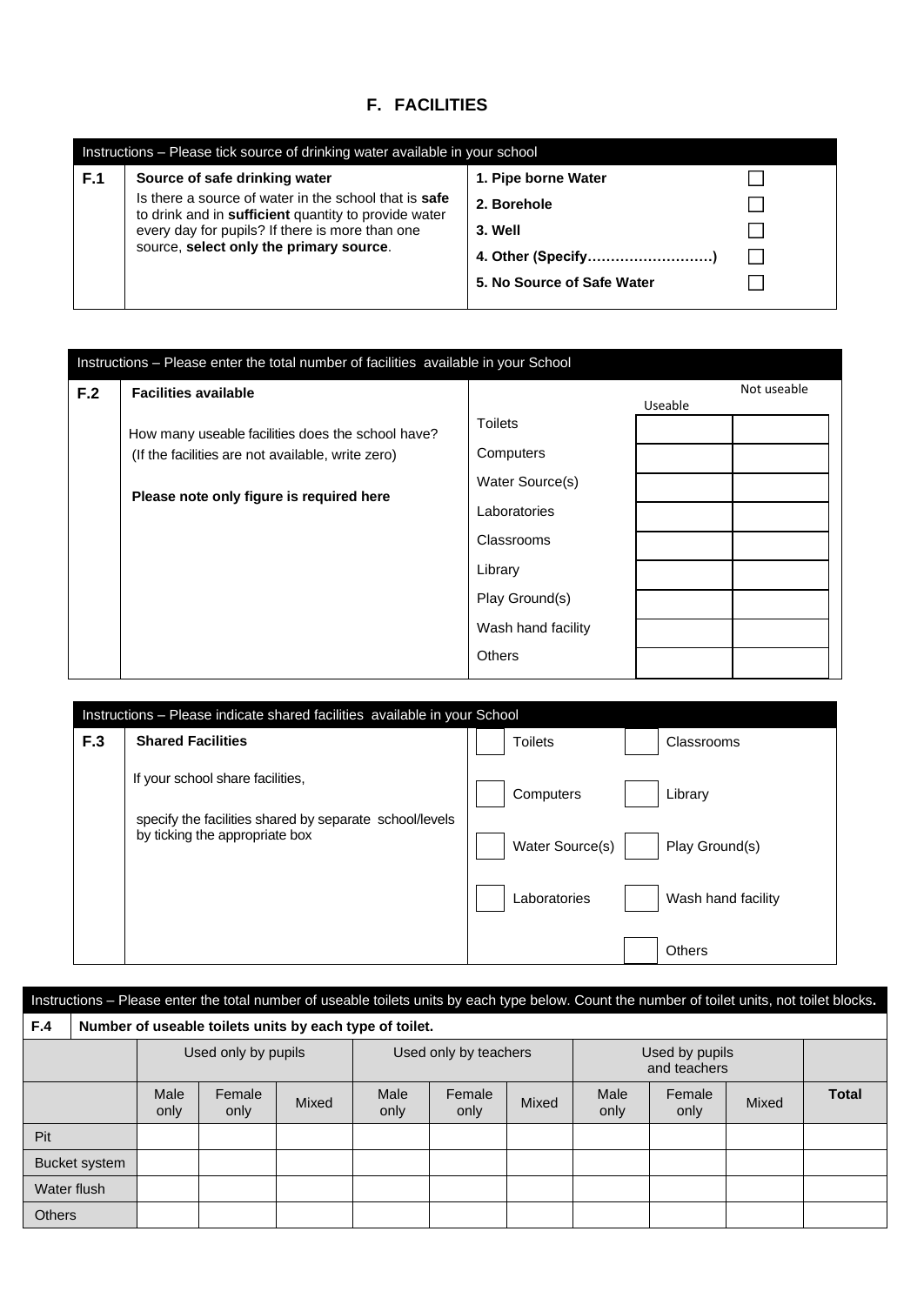| F.5 | <b>Sources of power</b>                    | 1. PHCN/NEPA          |  |
|-----|--------------------------------------------|-----------------------|--|
|     | Is there a source of power for the school? | 2. Generator          |  |
|     |                                            | 3. Solar              |  |
|     |                                            | 4. No source of Power |  |
|     |                                            |                       |  |

|  | <b>Health facility</b><br>F.6<br>Does the school have a health facility? | 1. Health Clinic      |  |  |
|--|--------------------------------------------------------------------------|-----------------------|--|--|
|  |                                                                          | 2. First Aid Kit      |  |  |
|  |                                                                          | 3. No Health facility |  |  |

| F7 | <b>Fence/Wall</b>                               | 1. In Good Condition  |  |
|----|-------------------------------------------------|-----------------------|--|
|    | Does the school have a fence or wall around it? | 2. Needs Minor Repair |  |
|    |                                                 | 3. Needs Major Repair |  |
|    |                                                 | 4. No Fence or Wall   |  |

| F <sub>8</sub> | <b>Play Room</b><br>Does the school have a playroom for ECCD? | 1. Yes but no rugs or sand floor |  |
|----------------|---------------------------------------------------------------|----------------------------------|--|
|                |                                                               | 2. Yes with Play Rugs            |  |
|                |                                                               | 3. Yes with Sand Floor           |  |
|                |                                                               | 4. No Play Room                  |  |

| F9 | <b>Play Facilities</b>                         | 1. Merry Go Round                 |  |
|----|------------------------------------------------|-----------------------------------|--|
|    | Does the school have play facilities for ECCD? | 2. Swing                          |  |
|    | Tick all that apply                            | 3. Ladder Slide                   |  |
|    |                                                | 4. See Saw                        |  |
|    |                                                | 5. Indoor Play Activity Materials |  |

| F <sub>10</sub> | <b>Learning Materials</b>                     | 1. Charts                        |  |
|-----------------|-----------------------------------------------|----------------------------------|--|
|                 | Does the school have learning materials ECCD? | 2. Posters                       |  |
|                 | Tick all that apply                           | 3. Toys                          |  |
|                 |                                               | 4. Audio/Visual (Radio, TV, DVD) |  |
|                 |                                               | 5. Word Puzzle Box               |  |
|                 |                                               | 6. Caregiver Guide               |  |

### F.11 Additional **Classrooms** Information

#### Instructions

Please indicate seating available by grade. Only count seats where both a seat and a writing desk are available. Only seats and desks owned by the school should be counted.

|                    | <b>Seating available</b> |          |          |          |          |          |  |  |  |
|--------------------|--------------------------|----------|----------|----------|----------|----------|--|--|--|
| <b>Class</b>       | 1 Seater                 | 2 Seater | 3 Seater | 4 Seater | 5 Seater | 6 Seater |  |  |  |
| <b>ECCD</b>        |                          |          |          |          |          |          |  |  |  |
| <b>Pre-primary</b> |                          |          |          |          |          |          |  |  |  |
| PRY1               |                          |          |          |          |          |          |  |  |  |
| PRY <sub>2</sub>   |                          |          |          |          |          |          |  |  |  |
| PRY3               |                          |          |          |          |          |          |  |  |  |
| PRY4               |                          |          |          |          |          |          |  |  |  |
| PRY5               |                          |          |          |          |          |          |  |  |  |
| PRY6               |                          |          |          |          |          |          |  |  |  |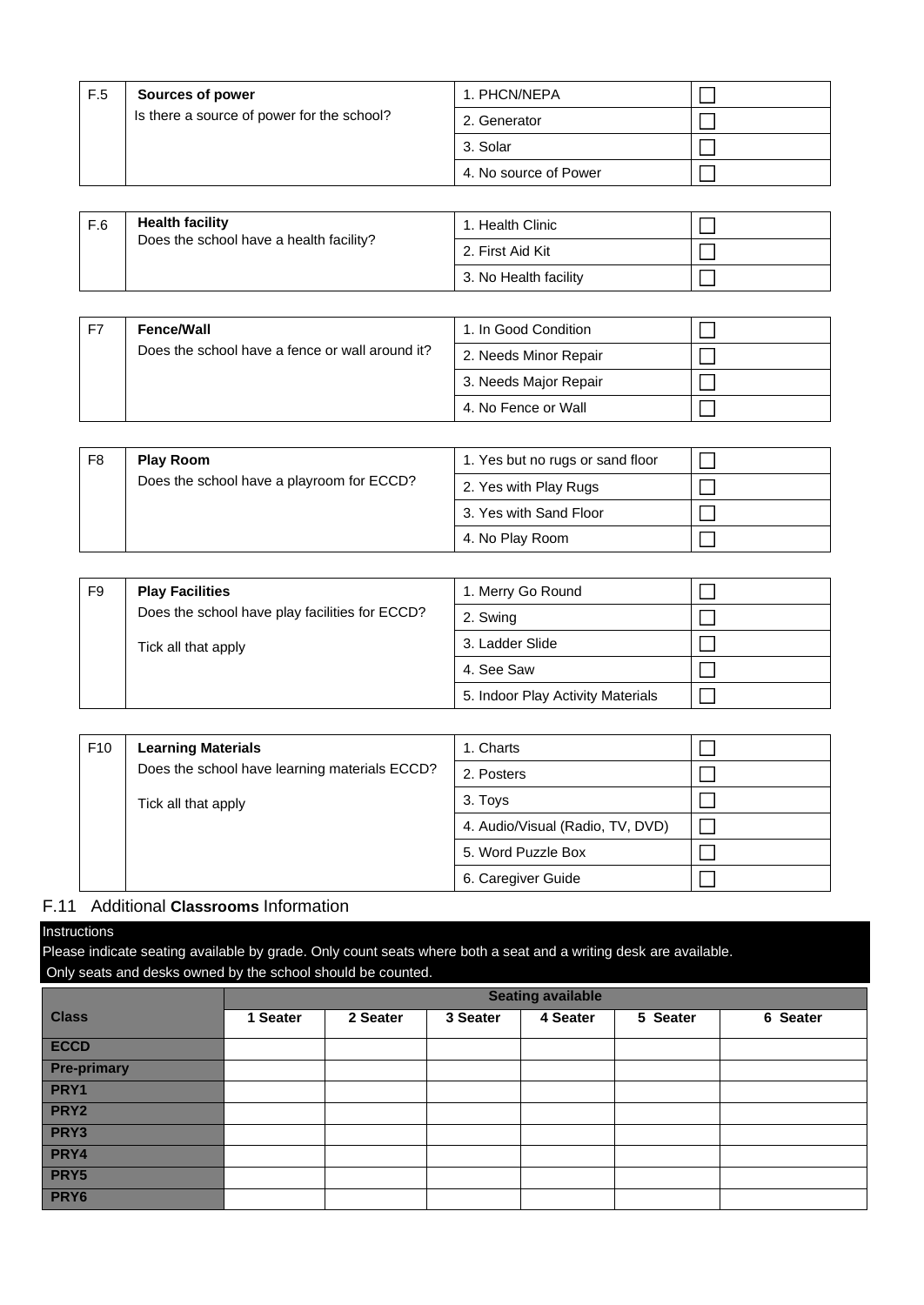### **G**. **PUPIL/TEACHER BOOK**

## **G.1 Number of core subject textbooks available to pupils provided by government.**

|                                   | Number of Pupils Book Made Available for each Subject |                  |                  |                  |      |                  |                  |  |  |
|-----------------------------------|-------------------------------------------------------|------------------|------------------|------------------|------|------------------|------------------|--|--|
| <b>Subject Area</b>               | <b>Pre-Primary</b>                                    | PRY <sub>1</sub> | PRY <sub>2</sub> | PRY <sub>3</sub> | PRY4 | PRY <sub>5</sub> | PRY <sub>6</sub> |  |  |
| English                           |                                                       |                  |                  |                  |      |                  |                  |  |  |
| <b>Mathematics</b>                |                                                       |                  |                  |                  |      |                  |                  |  |  |
| Social Studies                    |                                                       |                  |                  |                  |      |                  |                  |  |  |
| <b>Basic Science / Technology</b> |                                                       |                  |                  |                  |      |                  |                  |  |  |

### **G.2 Number of core subject Teachers' Textbooks available in the School provided by government.**

|                                   | Number of Teachers Book Made Available for each Subject |      |                  |                  |      |                  |                  |  |  |  |
|-----------------------------------|---------------------------------------------------------|------|------------------|------------------|------|------------------|------------------|--|--|--|
| Subject Area                      | <b>Pre-Primary</b>                                      | PRY1 | PRY <sub>2</sub> | PRY <sub>3</sub> | PRY4 | PRY <sub>5</sub> | PRY <sub>6</sub> |  |  |  |
| English                           |                                                         |      |                  |                  |      |                  |                  |  |  |  |
| <b>Mathematics</b>                |                                                         |      |                  |                  |      |                  |                  |  |  |  |
| Social Studies                    |                                                         |      |                  |                  |      |                  |                  |  |  |  |
| <b>Basic Science / Technology</b> |                                                         |      |                  |                  |      |                  |                  |  |  |  |

### **G.3 Care Giver Manuals provided by the School in the current Academic Year**

| <b>Care Giver Manuals</b>                   | Yes | No |
|---------------------------------------------|-----|----|
| <b>Care Giver Guide/Hand Book</b>           |     |    |
| National Policy on ECCDE/Pre-primary School |     |    |
| <b>National Curriculum</b>                  |     |    |
| <b>Toy Making Manuals</b>                   |     |    |

## **H. TEACHERS QUALIFICATION (BY LEVEL AND CLASS) IN CURRENT ACADEMIC YEAR**

|                  | <b>Level of Teaching Input</b> | Pre PRY |        | Pry  |        |      | Total  |
|------------------|--------------------------------|---------|--------|------|--------|------|--------|
|                  | <b>Highest qualification</b>   | Male    | Female | Male | Female | Male | Female |
| $\mathbf 1$      | <b>Below SSCE</b>              |         |        |      |        |      |        |
| $\overline{2}$   | SSCE/WASC                      |         |        |      |        |      |        |
| 3                | OND / Diploma                  |         |        |      |        |      |        |
| $\overline{4}$   | <b>NCE</b>                     |         |        |      |        |      |        |
| $5\phantom{.}$   | <b>PGDE</b>                    |         |        |      |        |      |        |
| $\,6\,$          | B. Ed                          |         |        |      |        |      |        |
| $\overline{7}$   | M. Ed                          |         |        |      |        |      |        |
| 8                | Grade II                       |         |        |      |        |      |        |
| $\boldsymbol{9}$ | B.A(Ed)                        |         |        |      |        |      |        |
| 10               | B.Sc./HND                      |         |        |      |        |      |        |
| 11               | B.Sc.(Ed)                      |         |        |      |        |      |        |
| 12               | <b>HND</b>                     |         |        |      |        |      |        |
| 13               | Other degree / graduate        |         |        |      |        |      |        |
|                  | <b>TOTAL</b>                   |         |        |      |        |      |        |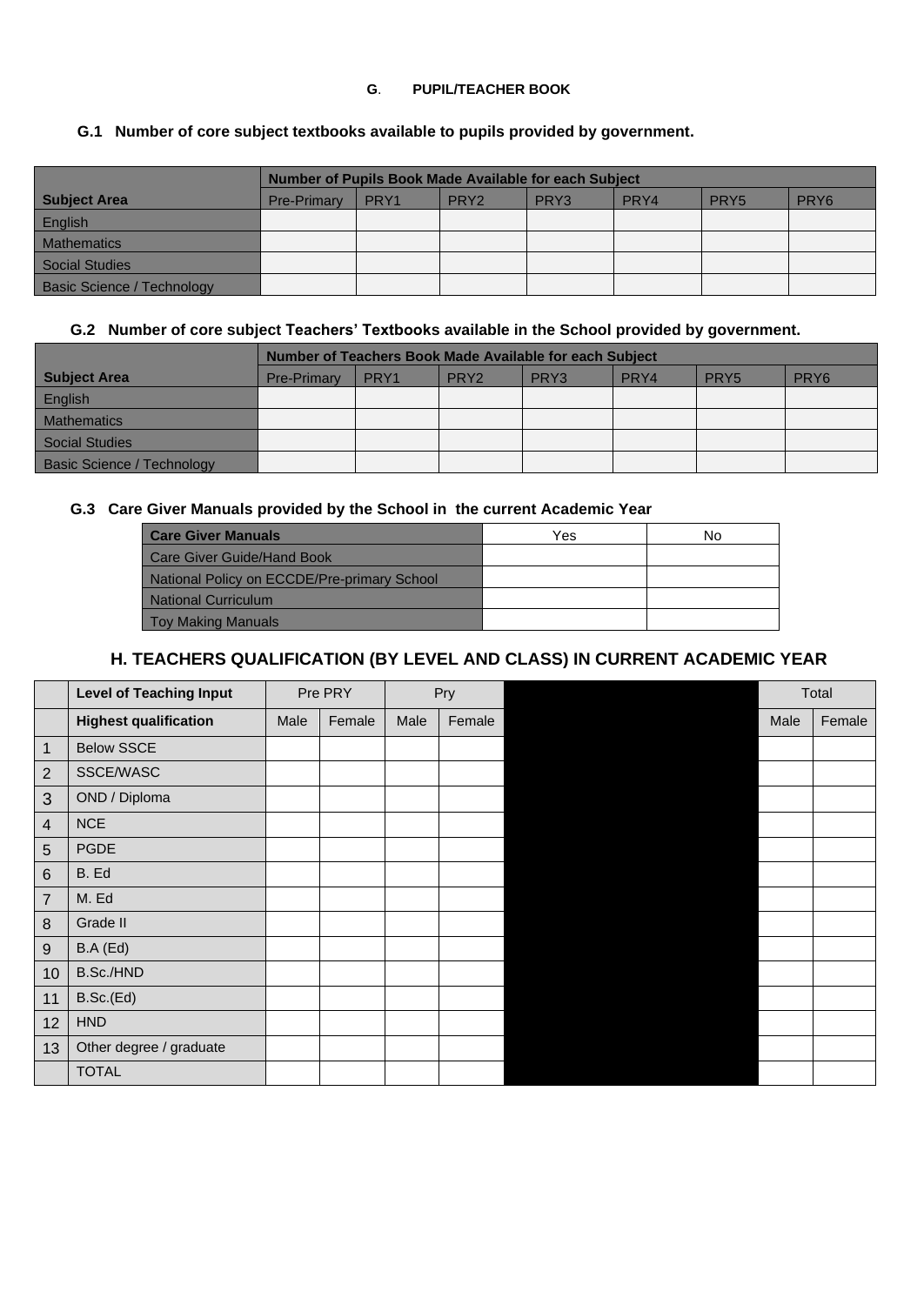# **I. Family Life HIV/AIDS Education (FLHE**

| 1.1 | <b>School Rules, Regulations and Guidelines.</b><br>Do the rules, regulations and guidelines in your school cover the following aspects of FLHE?                                                                                                                                                                                                                                 |                                                                                                |
|-----|----------------------------------------------------------------------------------------------------------------------------------------------------------------------------------------------------------------------------------------------------------------------------------------------------------------------------------------------------------------------------------|------------------------------------------------------------------------------------------------|
|     | Physical safety in school                                                                                                                                                                                                                                                                                                                                                        | $\Box$ Yes<br>$\Box$ No                                                                        |
|     | . Stigma and discrimination towards staff or pupils/living with/affected by HIV, or based on sex,<br>race or ethnicity, religion or any other grounds, sexual harassment and abuse.                                                                                                                                                                                              |                                                                                                |
|     | • Grievance/disciplinary procedures in case of breach of the regulations described in the rules<br>and guidelines.                                                                                                                                                                                                                                                               | $\Box$ No<br>$\Box$ Yes                                                                        |
|     |                                                                                                                                                                                                                                                                                                                                                                                  | $\square$ No<br>$\Box$ Yes                                                                     |
| I.2 | Has your school communicated information about the rules, regulations and guidelines to<br>relevant stakeholders such as pupils, parents, teachers etc?                                                                                                                                                                                                                          | $\Box$ No<br>$\Box$ Yes                                                                        |
| 1.3 | Life Skills-based Family Life HIV/AIDS Education (FLHE)<br>Did students of your school receive any form of life skills-based Family Life Health Education<br>(FLHE) in the previous academic year?                                                                                                                                                                               | $\Box$ No<br>$\Box$ Yes                                                                        |
| I.4 | If yes, indicate which of these topics were covered in the FLHE programme:<br>Teaching on generic life skills (e.g. decision-making, communication, refusal skills).<br>Teaching on reproductive health/FLHE (e.g. teaching on human growth and<br>$\bullet$<br>development, family life, sexual abuse and transmission of STIs)<br>Teaching on HIV transmission and prevention. | $\Box$ No<br>$\Box$ Yes<br>$\Box$ Yes<br>$\Box$ No<br>$\Box$ No<br>$\Box$ Yes                  |
| 1.5 | Number of students that received/participated in Life Skills-based Family Life HIV/AIDS Education<br>(FLHE) in the previous year?                                                                                                                                                                                                                                                | M  F                                                                                           |
| 1.6 | <b>Orientation Process for Parents or Guardians of Pupils</b><br>How many times have your school organised orientation programme for parents or guardians of<br>pupils regarding FLHE programmes in the previous academic year?<br>At what forums were the orientation programmes provided?                                                                                      | <b>Number</b><br><b>All</b><br><b>PTA</b><br><b>COL</b><br>Open Day<br>H<br>Special Session(s) |
| 1.7 | Date of Last Orientation                                                                                                                                                                                                                                                                                                                                                         |                                                                                                |
|     | When was the last orientation Programme on FLHE conducted?                                                                                                                                                                                                                                                                                                                       | day/month/year                                                                                 |
| 1.8 | Life skills-based FLHE: Teacher training and teaching<br>How many teachers in your school received formal training on FLHE?                                                                                                                                                                                                                                                      | M  F                                                                                           |
| 1.9 | How many teachers in your school who received formal training in the previous year also taught<br>related topics on FLHE?                                                                                                                                                                                                                                                        | M  F                                                                                           |
|     |                                                                                                                                                                                                                                                                                                                                                                                  |                                                                                                |